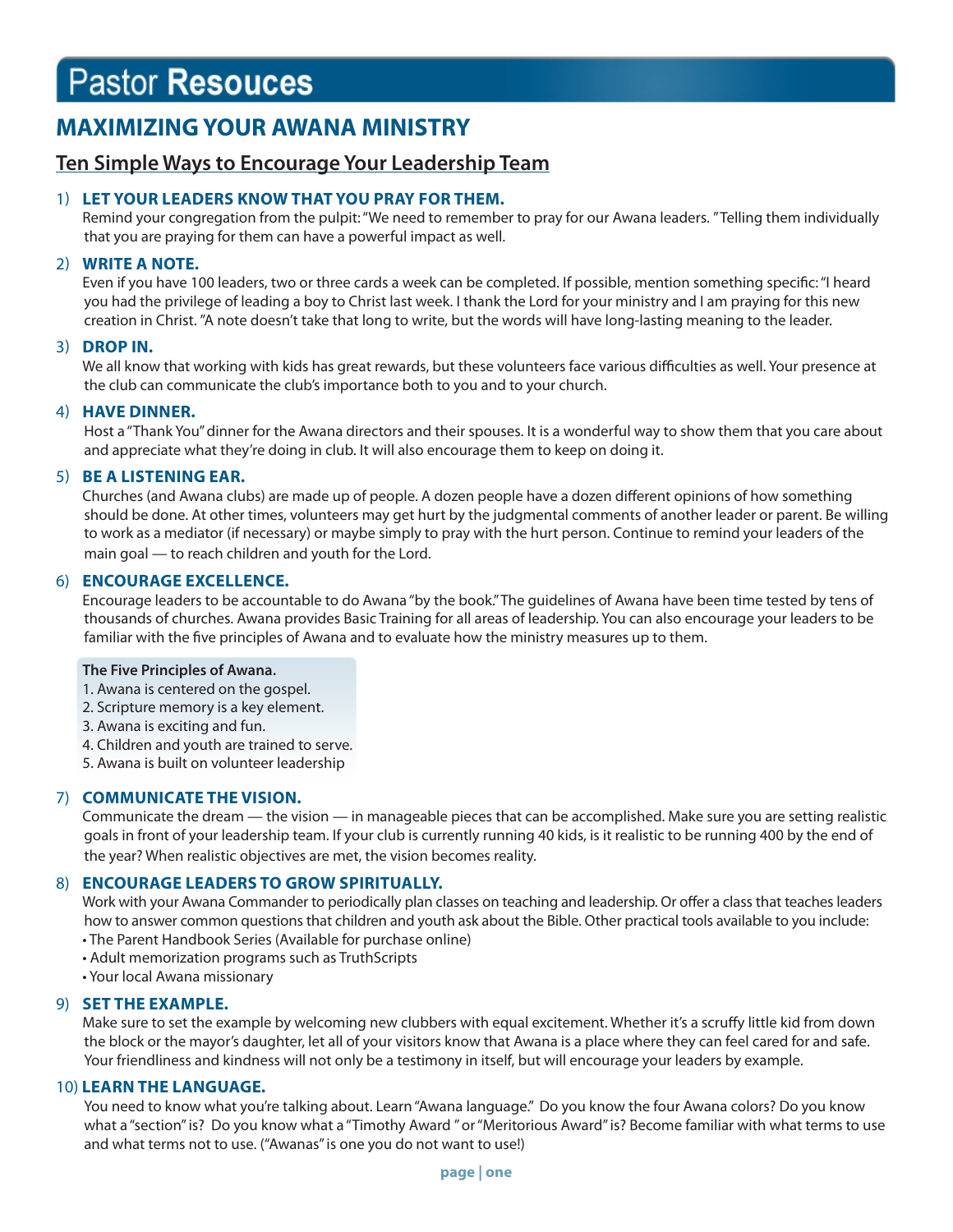# **Pastor Resouces**

# **Five Easy Steps to Shepherd the Hearts of Your Clubbers**

# 1) **DROP IN.**

Make it a point as you are walking through the halls on club night to "poke your head in" the door of one of your Awana clubs. Wave to the kids, and tell the leaders they're doing a good job.

#### 2) **WRITE A NOTE.**

At the end of a year, write a note to those clubbers who have won a Timothy, Meritorious or Citation Award. You may make the coveted refrigerator door of the proud parent with a letter to their Awana award winner.

#### 3) **ASK A QUESTION.**

Take a few moments in the hallway or on a Sunday morning and ask a clubber some questions. Be aware of closed-end questions. In other words, don't ask questions that can be answered with "yes" or "no." Rather ask open-ended questions such as:

 •What's the most exciting thing you did this week in Awana? •What's your favorite Awana game? •What verse did you learn? Can you say it for me?

#### 4) **LISTEN TO A VERSE.**

Ask clubbers if they plan to pass any sections. If they say "yes," give them opportunity to quote one of the verses to you and then tell them, "Good job." (If they don't do a good job, help them learn the verse.) If they say "no," encourage them to work on sections for the next week.

#### 5) **GIVE PRAISE.**

Commend clubbers for what they're doing. Give them a high five when they do something well. See them as valuable people in smaller bodies, with simpler ways of seeing things.

The key is to take advantage of the opportunity Awana offers to begin building relationships with these children. Be approachable and communicate that you genuinely care. For some of the children attending your club, the encouragement you and your leaders give them may be the extent of encouragement they receive all week.

# **Three Sunday Service Activities to Promote Awana**

# 1) **DEDICATION SERVICE.**

Have an Awana dedication and commissioning Sunday the week before club starts for the year.

• Ask your Awana leaders to come up to the platform. Or, depending on the size of your church, you could include all children's ministry workers. Thank them for their willingness to teach the children and youth of the church. Encourage the congregation to pray for the leaders.

 • Continue the theme of dedication in your message, emphasizing verses that show the Lord's attitude toward children. (See Sermon Starters on the Pastor's Web Page).

#### 2) **PRAYER TIME.**

Make sure the Awana ministry is a consistent part of the church prayer list. Take turns listing, by name, the leaders in the different clubs and 24-7 Ministries in your weekly prayer update.

#### 3) **CLUB PARTICIPATION.**

Occasionally ask the different Awana clubs to participate in a service. Have the Sparkies sing a song on a Sunday morning (a great way to reach unchurched parents on a Sunday morning), or invite clubbers to dress in their Awana uniforms and participate as ushers during regular church services.

Each of these activities helps put the Awana ministry in front of the congregation to remind the people not only to pray, but to be aware of what is happening. These activities also give you an opportunity to communicate and demonstrate the church's vision that every child in your community will come to know, love and serve the Lord Jesus Christ.